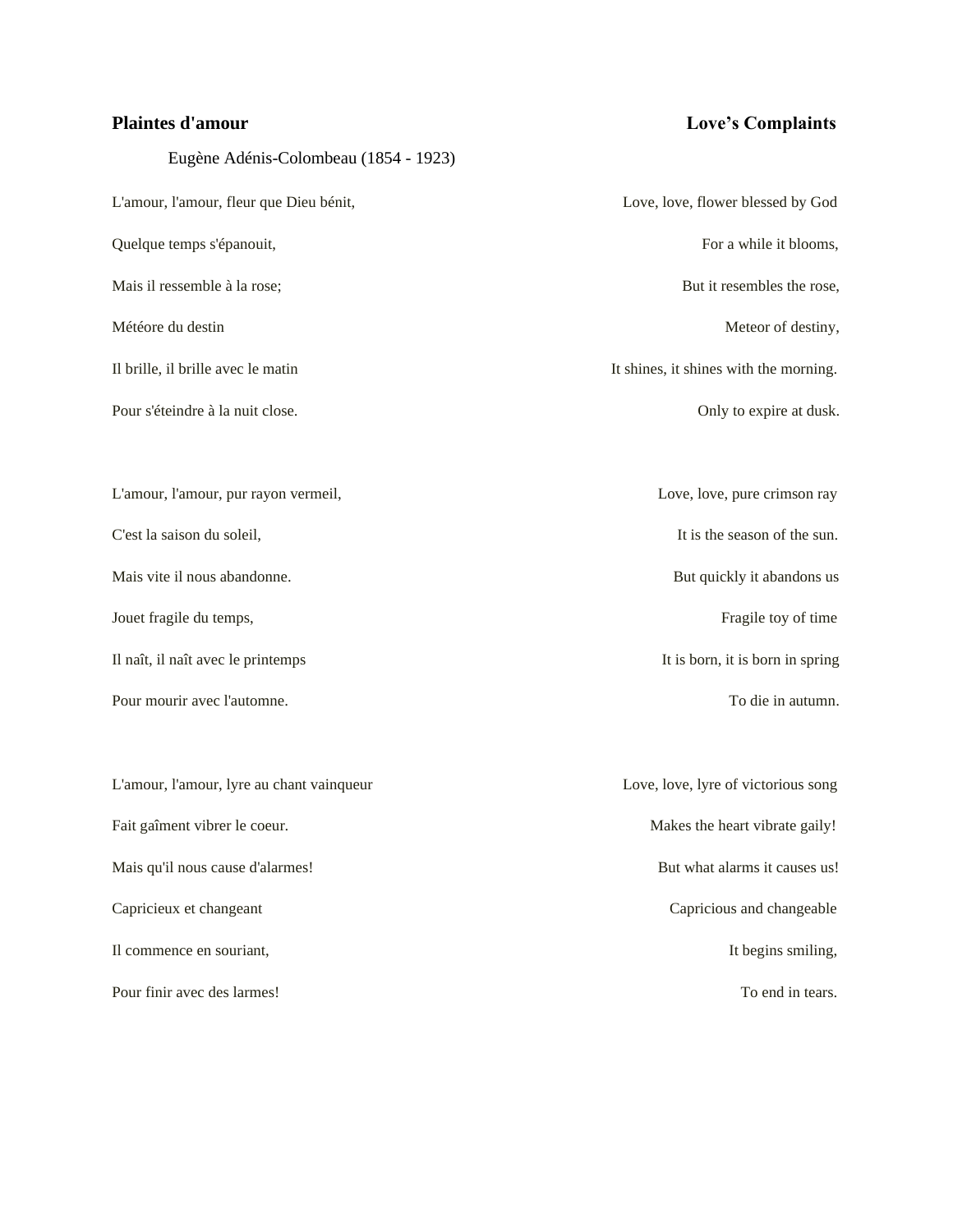### **Reflets Reflections**

Maurice Maeterlinck (1862-1949)

Sur le reflet du firmament. Community of the sky of the sky of the sky of the sky of the sky of the sky of the sky of the sky of the sky of the sky of the sky of the sky of the sky of the sky of the sky of the sky of the s Pour descendre, éternellement **In order to sink eternally In order to sink eternally** 

Sous l'eau du songe qui s'élève Under the rising water of the dream, Mon âme a peur, mon âme a peur. My soul is afraid, my soul is afraid. Et la lune luit dans mon cœur And the moon shines in my heart Plongé dans les sources du rêve ! Plunged into the well-springs of the dream! Sous l'ennui morne des roseaux. Under the mournful boredom of the reeds, Seul [les reflets profonds]<sup>1</sup> des choses, Only the profound reflection[s] of things, Des lys, des palmes et des roses Of lilies, of palms, and of roses, Pleurent encore au fond des eaux. Still weep at the bottom of the waters. Les fleurs s'effeuillent une à une The flowers drop their petals one by one

Sous l'eau du songe et dans la lune. Under the water of the dream and into the moon.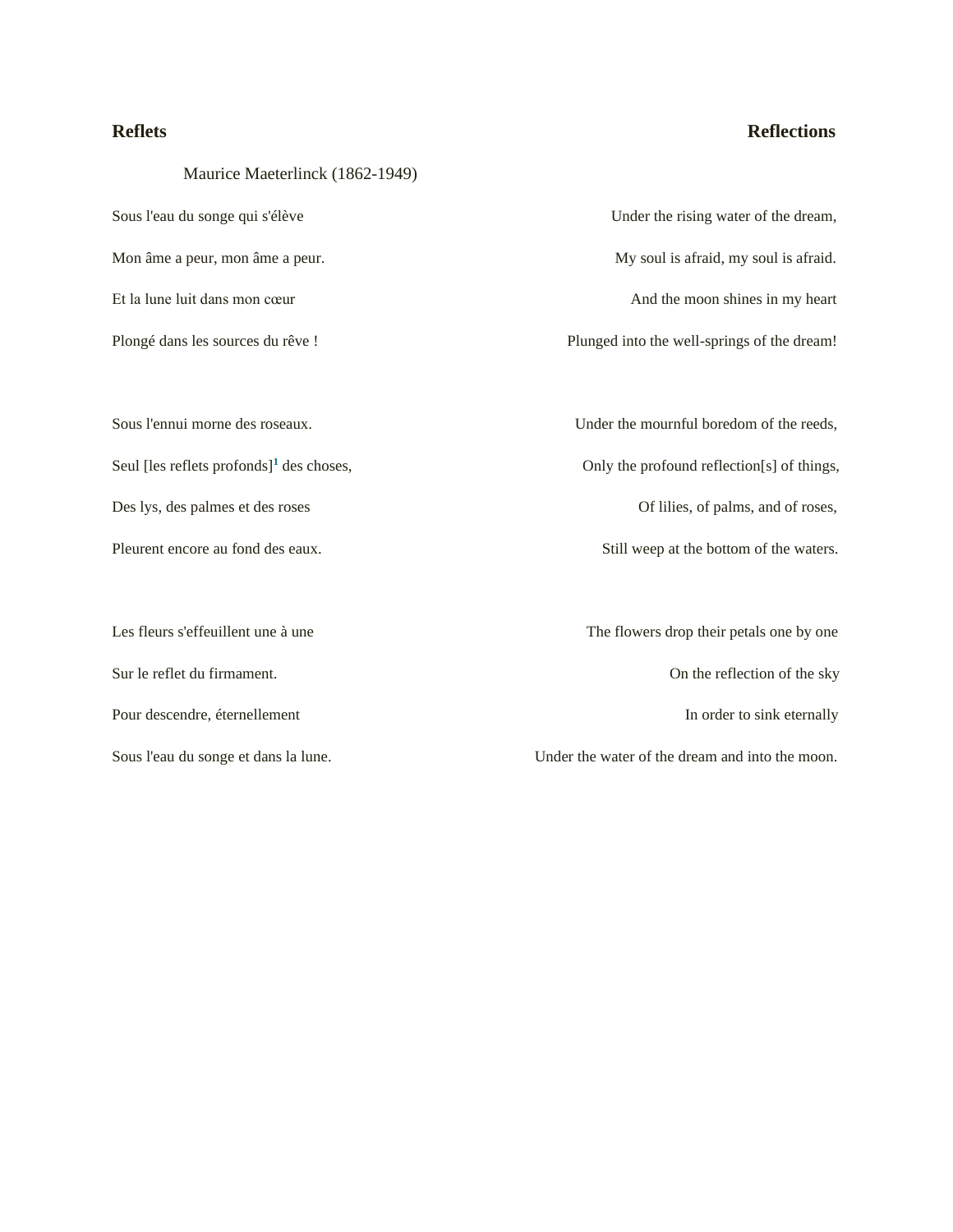Armand Silvestre (1837 - 1901)

# **Fleur Jetée Discarded Flower**

| Emporte ma folie            | Carry off my folly                    |
|-----------------------------|---------------------------------------|
| Au gré du vent,             | at the whim of the wind,              |
| Fleur en chantant cueillie  | oh flower which I picked while I sang |
| Et jetée en rêvant,         | and threw away as I dreamed.          |
|                             |                                       |
| - Emporte ma folie          | Carry off my folly                    |
| Au gré du vent:             | at the whim of the wind,              |
| Comme la fleur fauchée      | Like flowers scythed down,            |
| Périt l'amour:              | Love dies.                            |
| La main qui t'a touchée     | The hand that once touched you        |
| Fuit ma main sans retour.   | now shuns my hand forever.            |
| - Comme la fleur fauchée    | Like flowers scythed down,            |
| Périt l'amour.              | Love dies.                            |
| Que le vent qui te sèche    | May the wind that withers you,        |
| O pauvre fleur,             | oh poor flower,                       |
| Tout à l'heure si fraiche   | a moment ago so fresh                 |
| Et demain sans couleur,     | and tomorrow all faded.               |
| - Que le vent qui te sèche, | - May the wind that withers you       |
| Sèche mon coeur!            | wither my heart!                      |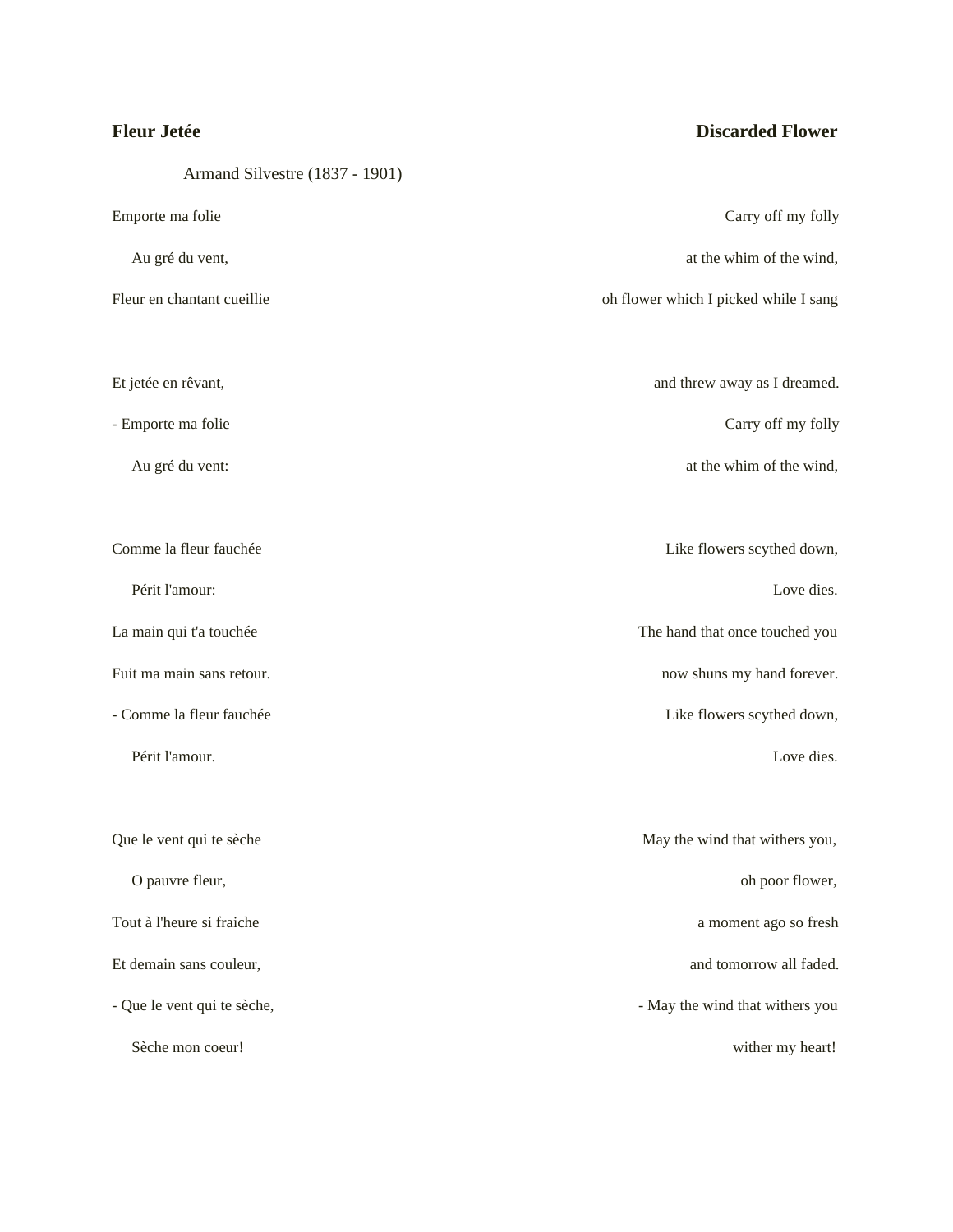# **Cantique Hymn**

Maurice Maeterlinck (1862-1949)

| À toute âme qui pleure,      | To every soul that weeps        |
|------------------------------|---------------------------------|
| à tout péché qui passe,      | To every sin inflicted          |
| J'ouvre au sein des étoiles  | I extend in the stars           |
| mes mains pleines de grâces. | My hands full of grace.         |
|                              |                                 |
| Il n'est péché qui vive      | No one lives who has not sinned |
| quand l'amour a parlé;       | When love spoke                 |
| Il n'est d'âme qui meure     | No one with a soul has not died |
| quand l'amour a pleuré       | When love wept.                 |
|                              |                                 |
| Et si l'amour s'égare        | And if love strays              |
| aux sentiers d'ici-bas,      | On the paths here below         |
| Ses larmes me retrouvent     | Its tears find me               |
| et ne s'égarent pas          | And do not stray.               |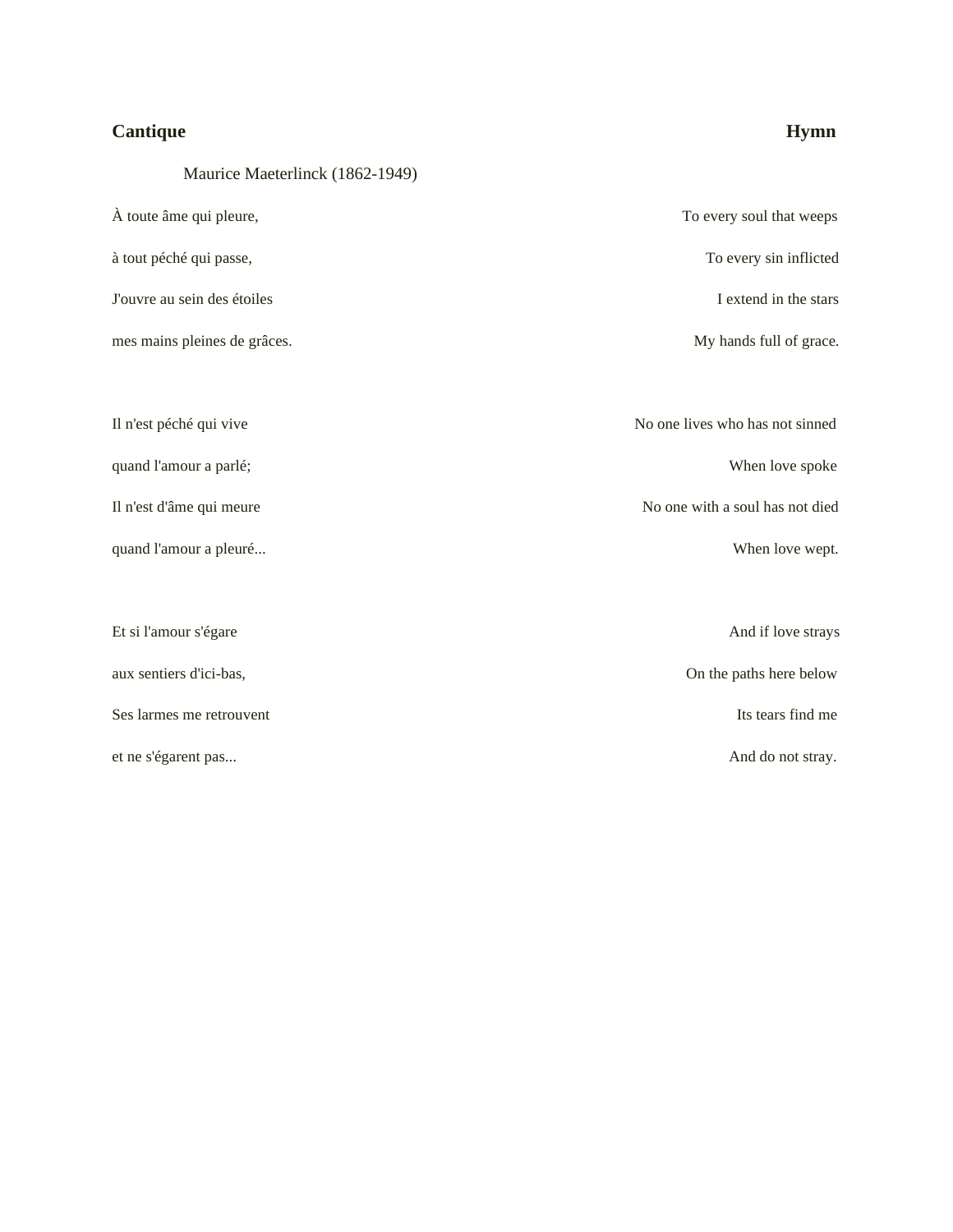folksong

## **Llamale con el pañuelo Wave to him with your handkerchief**

Llámale con el pañuelo, Wave to him with your handkerchief llámale con garbo y modo. call him with grace and style. Echale la escarapela al otro lado del lomo. Throw your cockade over his shoulder. Llámale majo al toro. Majo, call the bull. Torero tira la capa; and a capa; and a capa; and a capable of the Matador, throw down your silk promenade cape torero tira el capote; twirl your long red cape mira que el toro te pilla, Look out, lest the bull catch you mira que el toro te coge. look out, lest the bull gets you. Majo, si vas a los toros,  $\blacksquare$ no lleves capa pa torear; don't wear a decorative cape to fight; que son los toros muy bravos y a algún torero for the bulls are very brave and some bullfighter le van a matar. they are going to kill.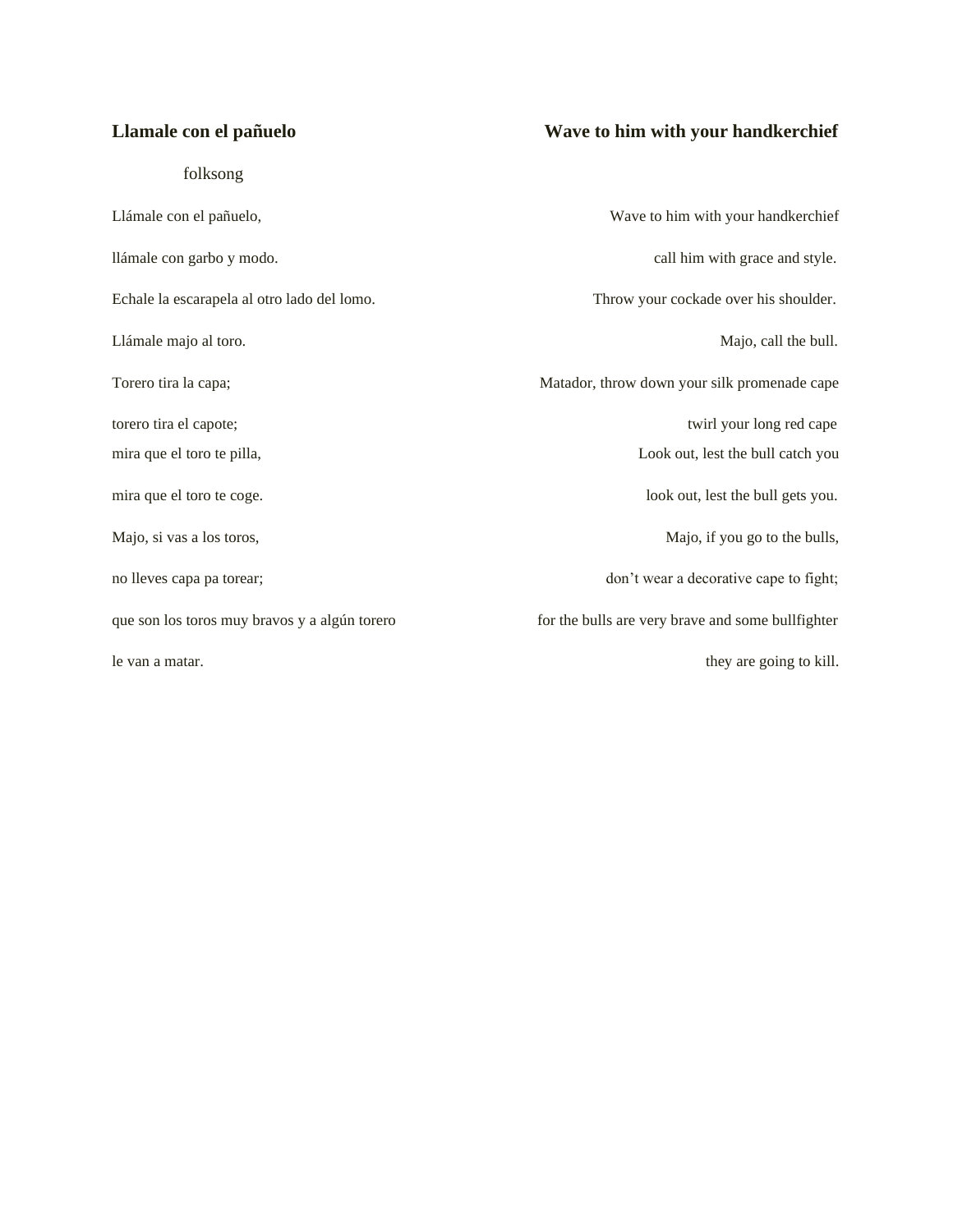### **Oración de las madres que tienen a sus hijos en brazos Songs of the Mothers that hold their children**

Greogorio Martinez Sierra (1881-1947) ¡Dulce Jesús, que estás dormido! Sweet Jesus, you are sleeping ¡Por el Santo pecho, que te ha amamantado, By the holy breast that suckled you te pido que este hijo mío, no sea soldado! I pray that this my son not be a soldier! ¡Se lo llevarán, y era carne mía! They will take him away, and he was my flesh Me lo matarán, ¡y era mi alegría! They will kill him and he was my happiness Cuando esté muriendo, dirá: ¡Madre mía! When he's dying he'll say: mother of mine y no sabré, ni la hora ni el día... And I will not know the hour or the day ¡Dulce Jesús que estás dormido! Sweet Jesus, you are sleeping ¡Por el Santo pecho que te ha amamantado, By the holy breast that suckled you te pido que este hijo mío, no sea soldado! I pray that this my son not be a soldier!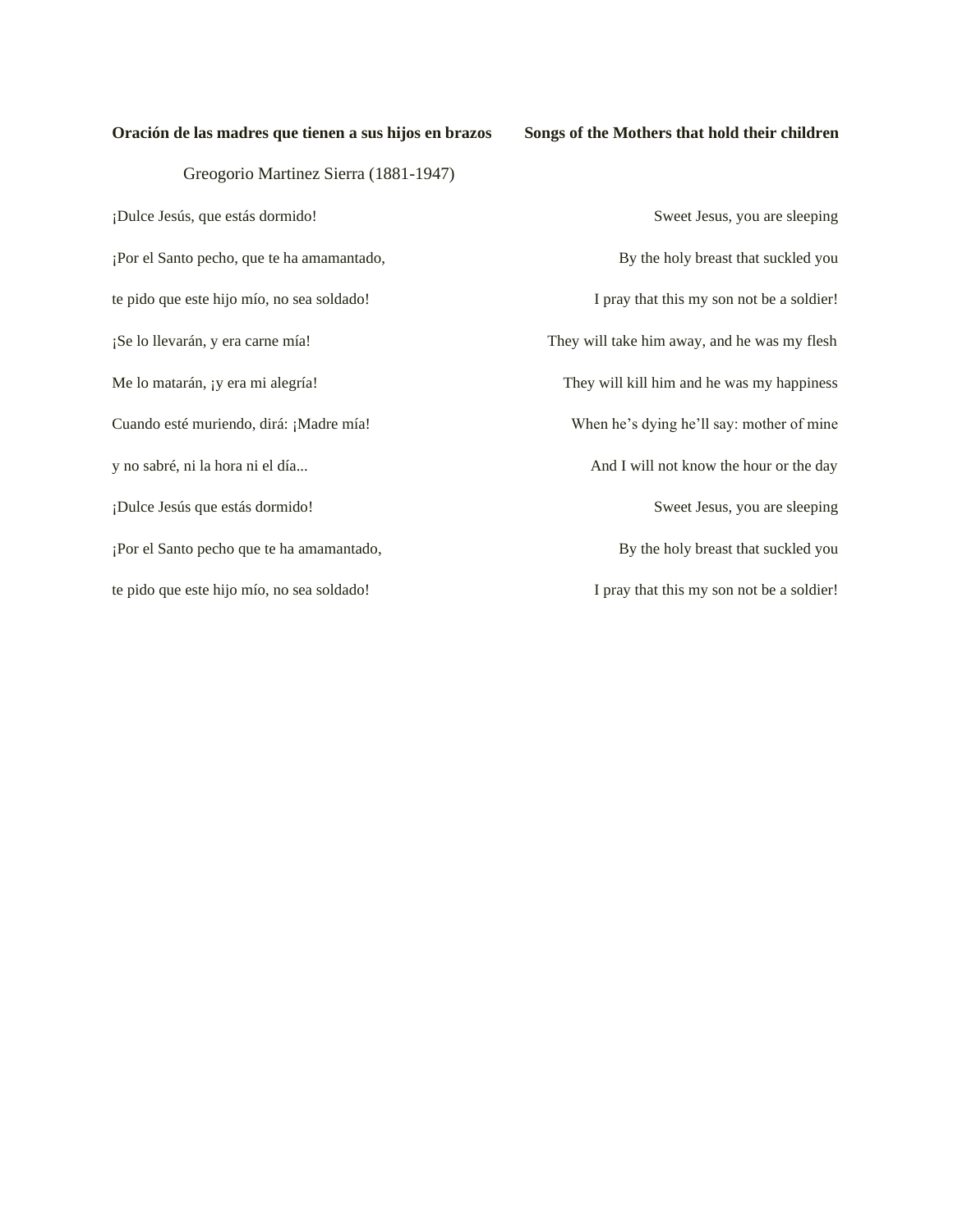| Morena me llaman         | They call me Black        |
|--------------------------|---------------------------|
| Victoria Kamhi           |                           |
| "Morena" me llaman,      | They call me Black        |
| yo blanco nací,          | I was born white          |
| De pasear, galana,       | Nobly walking around      |
| mi color perdí,          | I lost my colour          |
|                          |                           |
| De aquellas ventanicas   | From those little windows |
| m'arronjan flechas,      | they threw me arrows      |
| Si son de amores,        | If they are of love       |
| vengan, vengan derechas, | I accept them!            |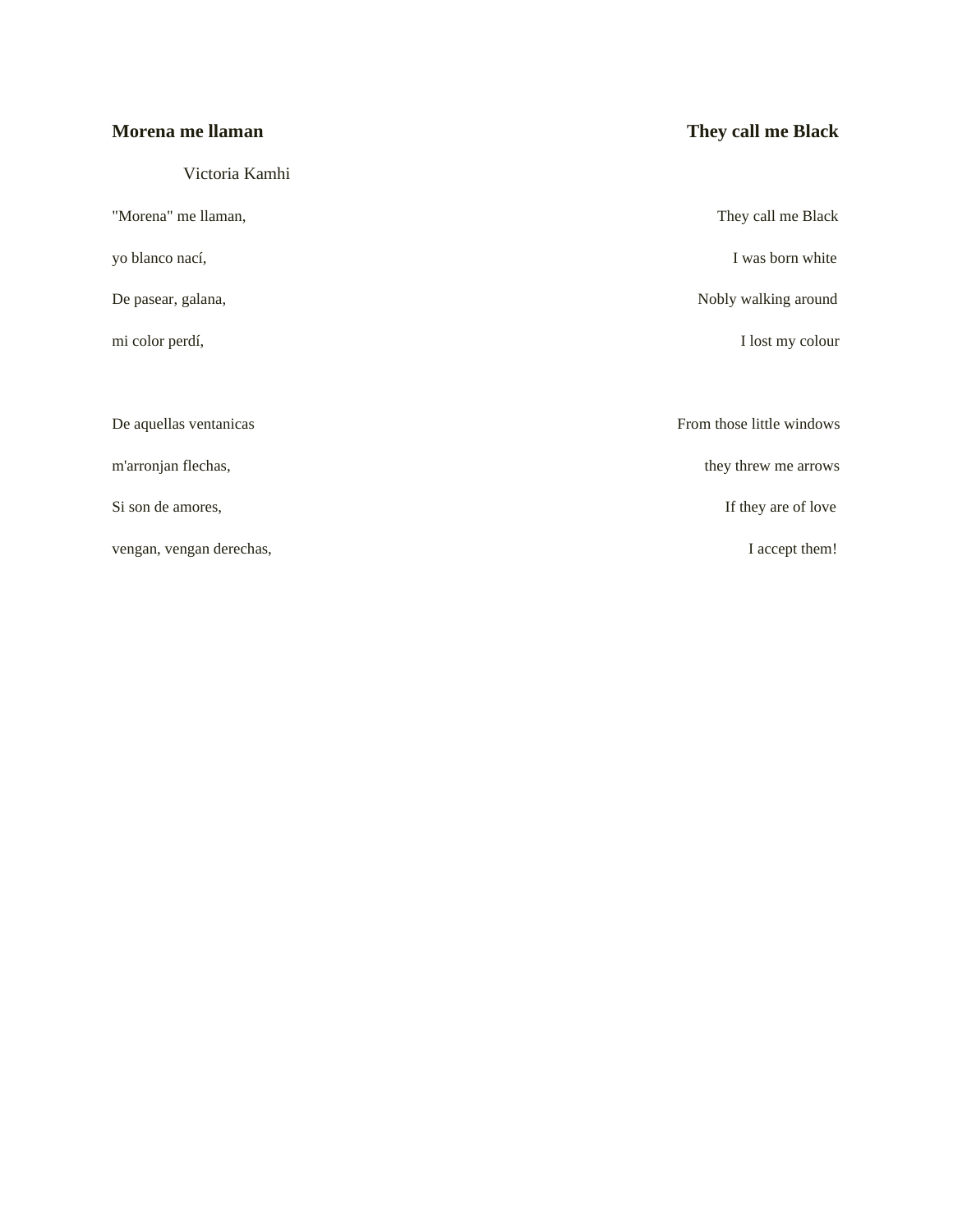# **Nani, Nani Cradle Song** Folksong Nani, nani, nani, nani, nani, nani, nani, nani, nani, nani, nani, nani, nani, nani, nani, nani, nani, nani, nani, nani, nani, nani, nani, nani, nani, nani, nani, nani, nani, nani, nani, nani, nani, nani, nani, nani, nani, nani, nani, quere el hijo, Nani nani wants my son el hijo de la madre, Son of his mother de chico se haga grande. the boy is getting big  $A_y$ ,  $A_y$ ,  $A_y$ ,  $A_z$ ay, durmite mi alma, Sleep my little soul durmite, mi vida, sleep my life que tu padre viene Your father is coming con mucha alegría. with great joy. Ay, avrimex la puerta, Open the door avrimex mi dama, avrimex!  $open the door my lady!$ Que vengo muy cansado I am coming very tired de arar las huertas. **from working the land** from working the land. Ay, la puerta yo vos avro, Yes I open the door que venix cansado, for you come tired y verex durmido And will see you, al hijo en la cuna. Son, sleeping in the cradle.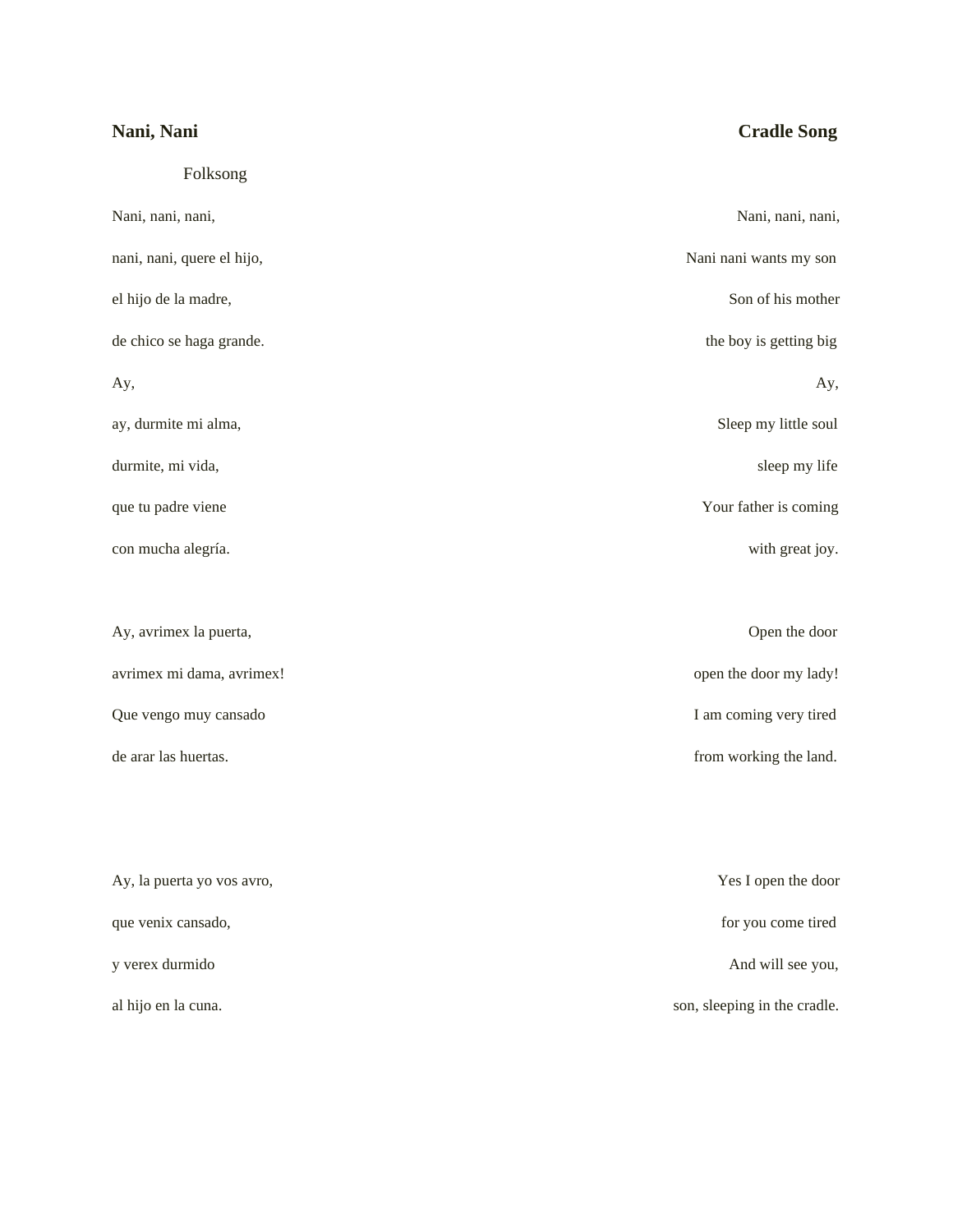### Als neuling trat ich ein in dein gehege **As a newcomer I entered your close**

Stefan George (1868 - 1933)

Als neuling trat ich ein in dein gehege; As a newcomer I entered your close Kein staunen war vorher in meinen mienen, Before, no amazement was in my mind, Kein wunsch in mir, eh ich dich blickte, rege. No wish astir in me, until I looked on you. Der jungen hände faltung sieh mit huld, Gaze with benevolence upon the clasp of my young hands, Erwähle mich zu denen, die dir dienen Elect me to those who serve you Und schone mit erbarmender Geduld And, with merciful patience, spare Den, der noch strauchelt auf so fremdem stege. Him, who still staggers upon this unfamiliar path.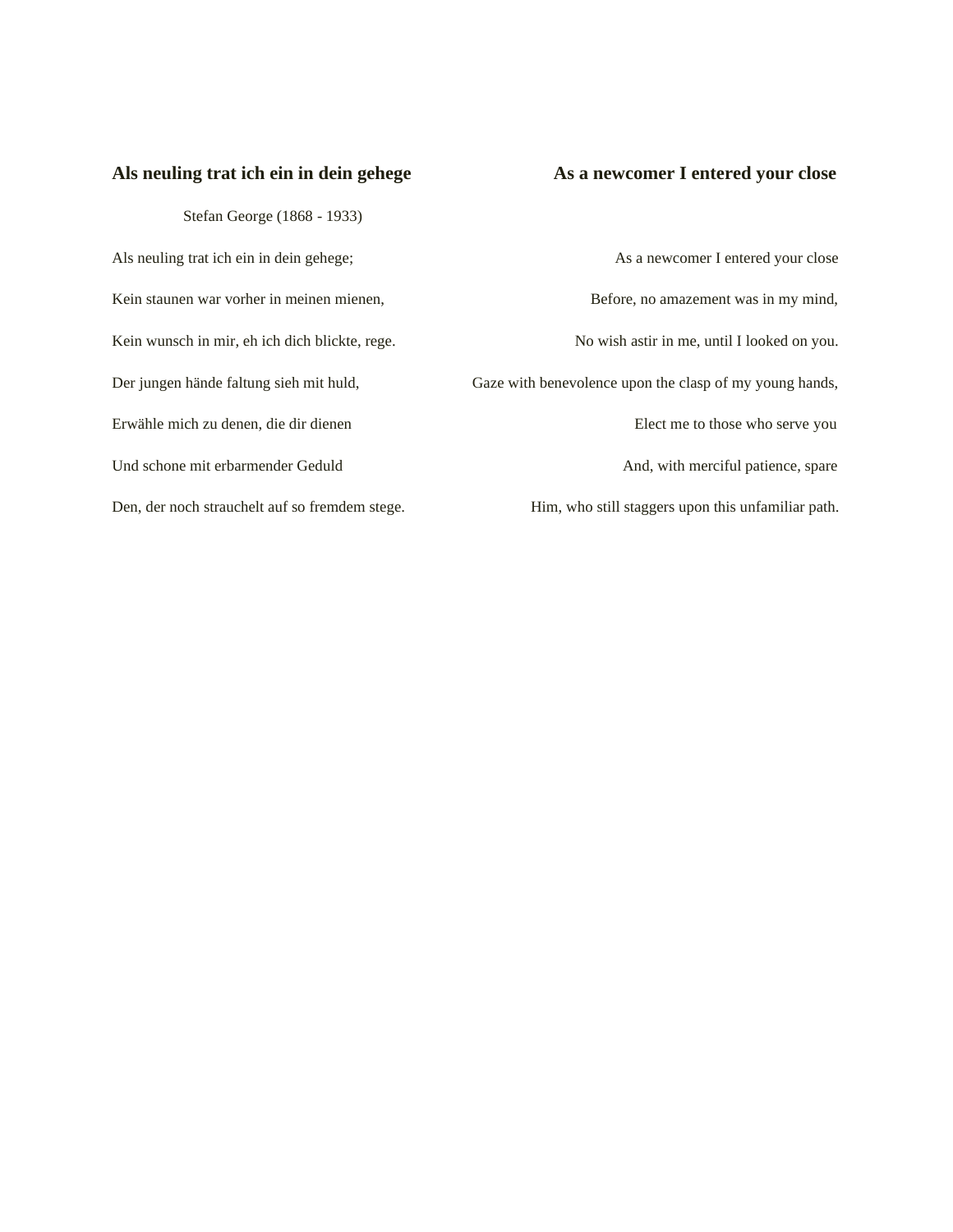Bertolt Brecht (1898 - 1956)

leichter auf den Liebesmarkt it is easier in the Love Market, to be sure, und umarmt sie dort in Scharen.  $\blacksquare$  and you embrace the multitudes there. Aber das Gefühl But feelings and the state of the state of the state of the But feelings and But feelings and But feelings and But feelings and But feelings and But feelings and But feelings and But feelings and But feelin wird erstaunlich kühl, become astonishingly cool wenn man damit allzuwenig kargt. when one doesn't ration them.

**Nanna's Lied Nanna's Song** 

Meine Herren, mit siebzehn Jahren Gentlemen, with seventeen years of age under my belt kam ich auf den Liebesmarkt I came up on the Love Market, und ich habe viel erfahren. **and I have learned much.** and I have learned much. Böses gab es viel, Much of it gave evil, Much of it gave evil, doch das war das Spiel. yet that was the game, Aber manches hab ich doch verargt. but, I have a lot to be blamed for. *Schließlich bin ich ja auch ein Mensch.* (When all is said and done, I'm only a human being, too.) Gott sei Dank geht alles schnell vorüber, Thanks be to God that it all goes by so quickly, auch die Liebe und der Kummer sogar. the love as well as the grief, too. Wo sind die Tränen von gestern abend? Where are the tears of yesterday evening? Wo ist der Schnee vom vergangenen Jahr? Where are the snows of yesteryear? Freilich geht man mit den Jahren As one goes through the years As one goes through the years

*Schließlich geht ja jeder Vorrat zu Ende.* (When all is said and done, each reserve must come to an end.)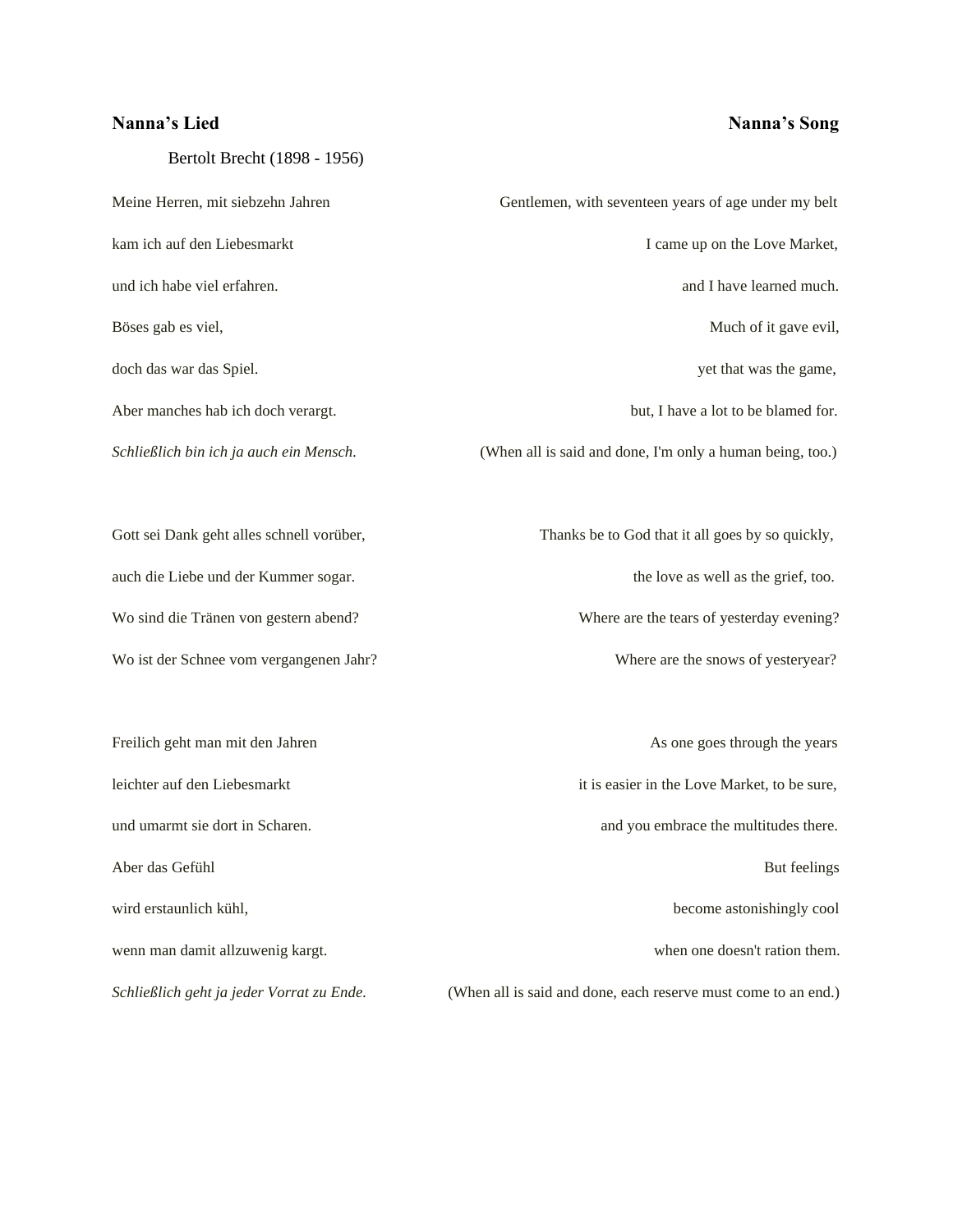Wo ist der Schnee vom vergangenen Jahr? Where are the snows of yesteryear?

Gott sei Dank geht alles schnell vorüber, Thanks be to God that it all goes by so quickly, auch die Liebe und der Kummer sogar. the love as well as the grief, too. Wo sind die Tränen von gestern abend? Where are the tears of yesterday evening?

Und auch wenn man gut das Handeln And even when one learns the trade really well lernte auf der Liebesmess': in the Fairground of Love: Lust in Kleingeld zu verwandeln to change desire into small change wird doch niemals leicht. is never easy. It is never easy. Nun, es wird erreicht. Now, it is achieved. Doch man wird auch älter unterdes. Yet meanwhile, one grows older, as well. *Schließlich bleibt man ja nicht immer siebzehn.* (When all is said and done, one can't stay seventeen forever.)

Gott sei Dank geht alles schnell vorüber, Thanks be to God that it all goes by so quickly, auch die Liebe und der Kummer sogar. the love as well as the grief, too. Wo sind die Tränen von gestern abend? Where are the tears of yesterday evening? Wo ist der Schnee vom vergangenen Jahr? Where are the snows of yesteryear?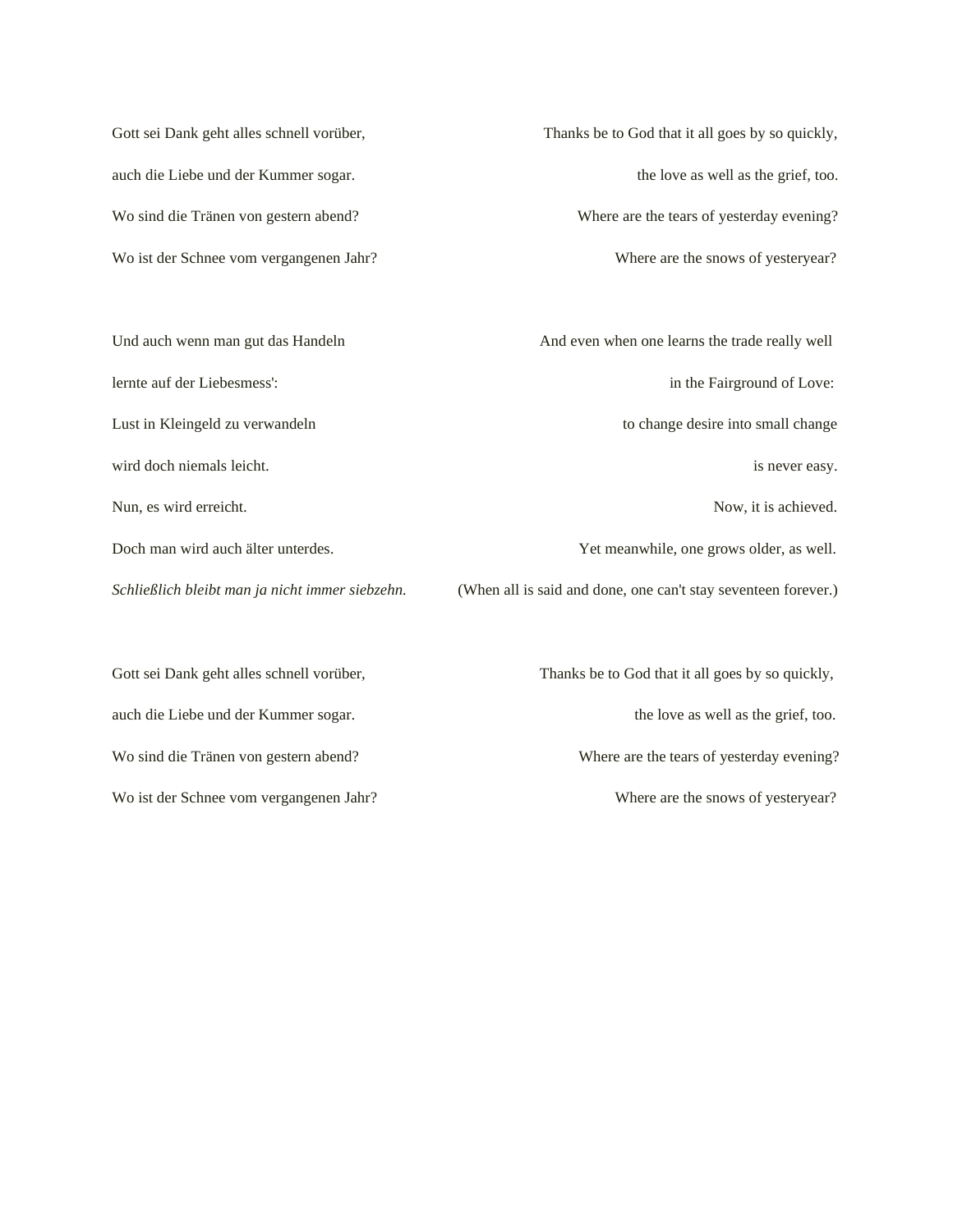### **Berlin im Licht-Song Berlin in Lights**

Kurt Weill

Und zum spazieren gehen And when you go for a walk genügt das Sonnenlicht the sunlight may be enough, the sunlight may be enough, Doch um die Stadt Berlin zu sehen but to light the city of Berlin, genügt die Sonne nicht the sun is not enough. Das ist kein lauschiges Plätzchen This is no little hicktown. Das ist 'ne ziemliche Stadt. This is one helluva city! Damit man da alles gut sehen kann If you want to see everything you can, Da braucht man schon einige Watt You have to use a few watts! Na wat denn, na wat denn? So what then? So what then? So what then? So what then? Was ist das für 'ne Stadt denn? What kind of a city is it then? Komm mach mal Licht Come, turn on the lights damit man sehen kann, ob was da ist! so we can see what there is to see! Komm mach mal Licht, Come, turn on the lights Come, turn on the lights und rede nun mal nicht.  $\Box$  and don't say another word. Komm mach mal Licht, Come, turn on the lights dann wollen wir doch auch mal sehen, so we can see for sure so we can see for sure

Ob das 'ne Sache ist : Berlin im Licht. What the big deal is: Berlin in lights